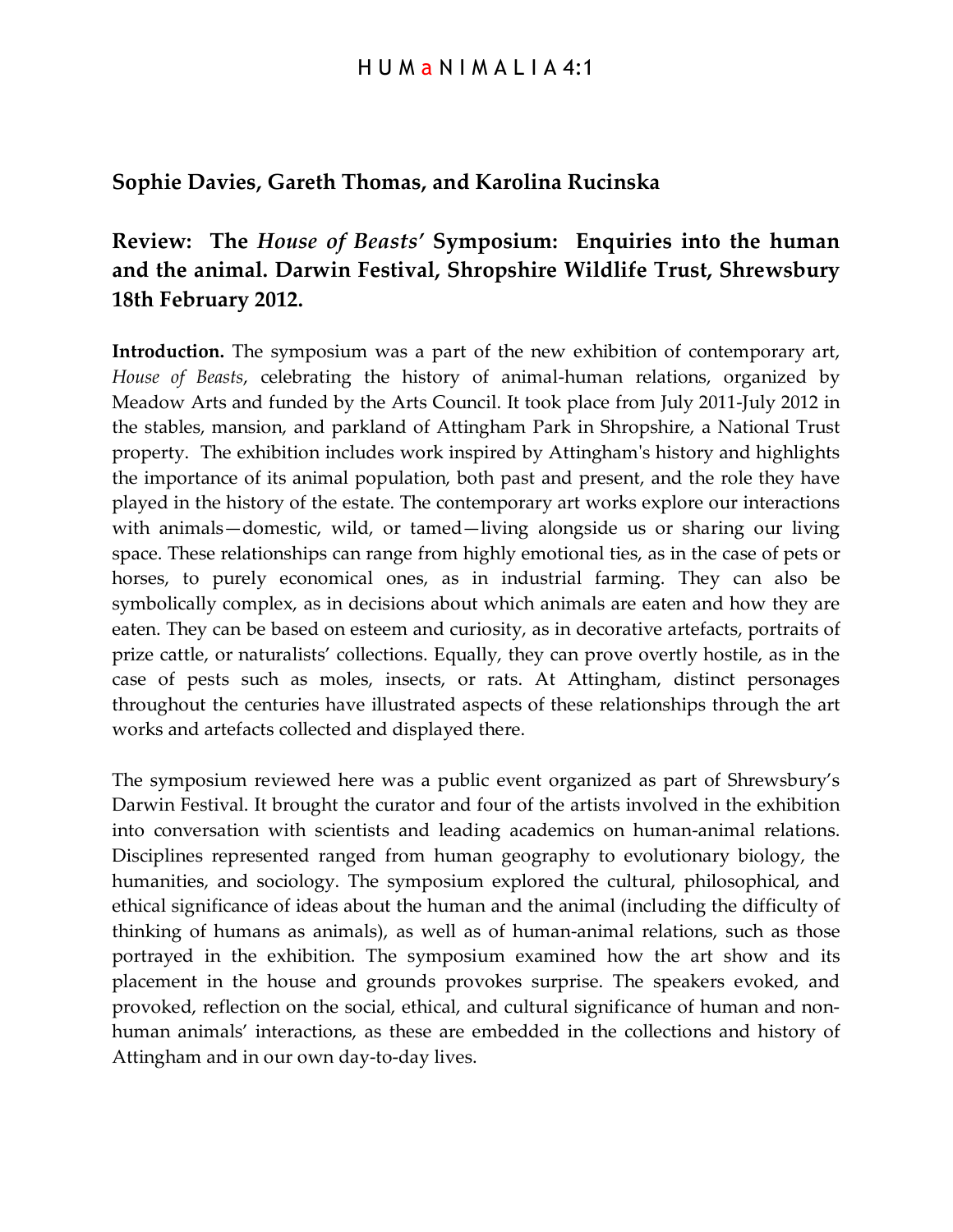The aim of the symposium was to engage with emerging sensibilities and to question human and nonhuman animal relations as these involve issues of ecology and sustainability. The organizers' objective was to offer complementary perspectives to scientific (often Darwinian) views on nonhuman animals. A video-recording of the symposium can be accessed at: http://vimeo.com/ channels/beasts2012. There were question and answer sessions throughout the day and, at the end, we three summed up the papers and posed questions to each of the speakers present. In what follows, we present these summaries and comment on their significance for understanding human and non-human animal relations and for thinking with the human and the animal.

**Human-animal relationships, human-animal relatedness and questioning the essence of human nature**. Professor David Kipling from the Cardiff University School of Medicine opened with an exploration of "Genetics, Evolutionary Biology and Human-Animal Relations." As an integral part of the "tree of life" animals, he pointed out, share a surprisingly large amount of biology with "non human animals," and homo sapiens are consequently not so different from their non-human counterparts. Kipling discussed a number of the different ways in which humans view non-humans—as food, as beasts of burden, as companions, as objects of curiosity and wonder, and finally as agents of pestilence and disease. These are the kinds of relations, Kipling observed, that have been variously depicted in the art showcased in the exhibition. Kipling noted that we tend to privilege humans over other animals, and that we tend to privilege certain animals over other kinds, judgments that are often distant from our biological relatedness and are indeed based upon quite other factors. Kipling explained how the high value of our biological relatedness to animals to biomedical research affects his own work. Because fruit flies are biologically very similar to humans, scientists can begin to make inferences about humans from research using the flies.

In the second talk of the day Sophie Molins, an artist and photographer based in London, presented her photography to the audience, including a collection entitled "Zoo," which consists of photos of animals in window reflections in New York City. The inspirations for this collection are in the notion of human oppression of primal instincts. Molins raised the question of whether we humans are constrained by our humanity, which we perhaps wear as a mask. Molins's piece "A Sundial in Moonlight" is a commissioned work of interactive video art and is displayed as part of the *House of Beasts* exhibition. Visitors are invited to witness the tale of the second Lord Berwick's overzealous affections for his wife, Sophia, upon whom he bestowed an extravagant music box. The artwork depicts this music box—shaped as a monkey playing a harp—

*Sophie Davies, Gareth Thomas, & Karolina Rucinska— The House of Beasts Symposium*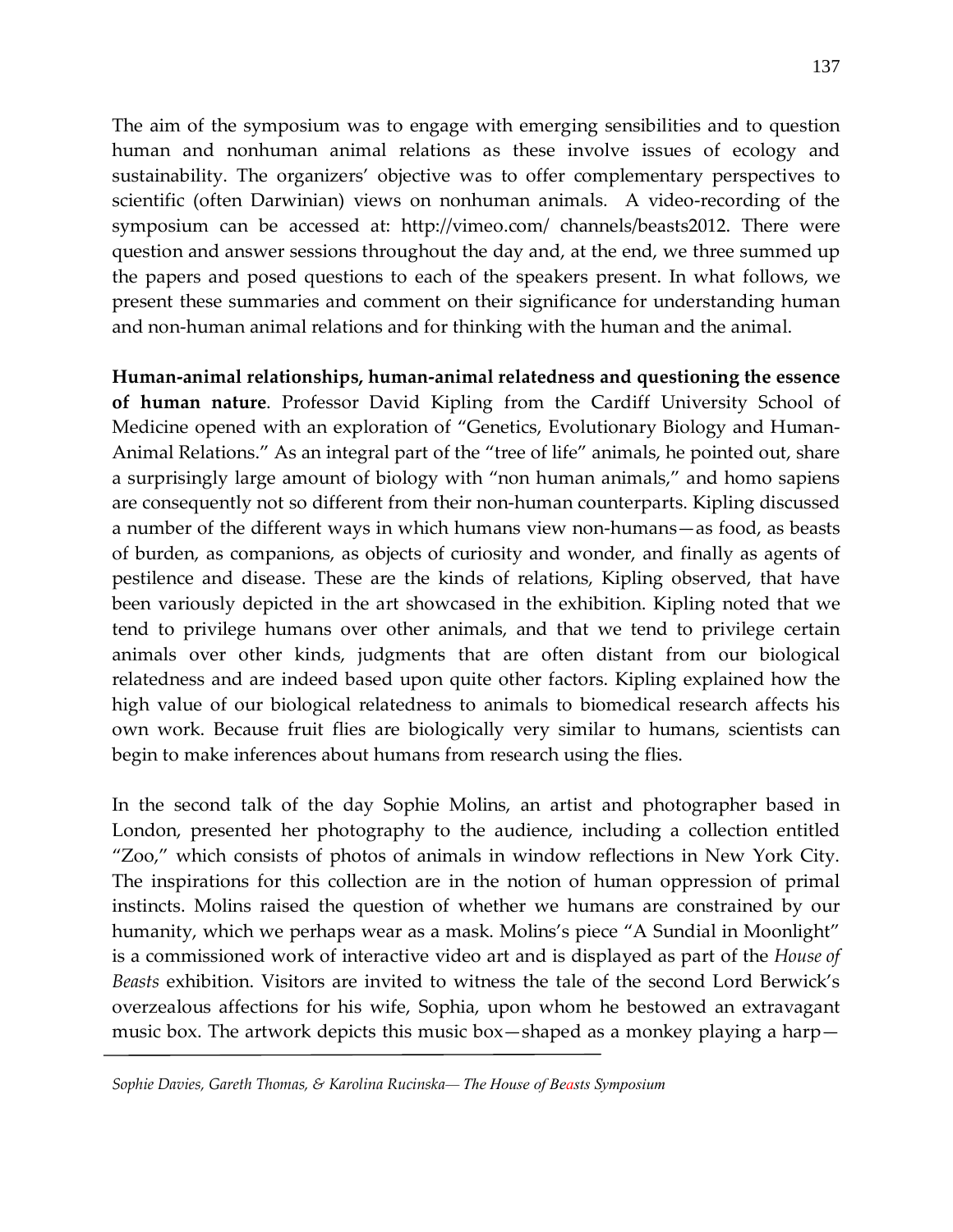suffused by the sentiment, as described by Molins, that "a man overwhelmed by mood is like a sundial in moonlight telling the wrong time." Molins's piece also depicts the division of male and female halves of the house by a great staircase.

Professor Henry Buller, a "non-human" geographer from Exeter University, closed the first session of the morning with a discussion of the way humans relate to non-humans through movement. Animal movement, the potential of animal movement, motility, and the resultant agency have provided foci for both philosophical and representational accounts of the non-human animal. In contrast to some of the ideas presented by Kipling, this opens up a way of seeing animals that is less hierarchical and more ethical. Buller drew upon a rather charming example of a chimpanzee that sheltered itself from the rain using its hands.

The three talks of the first session each approached notions of an inherent '"human nature" differently. Are humans distinct from other animals? Or is the human/ animal distinction in need of reconsideration? On the one hand, Kipling identified the biological similarities, yet both Kipling and Molins indicated that in some situations there is a relationship between humans and animals that can be distinguished from the way that animals relate to other animals. Buller, by contrast, highlighted some of the social similarities shared by human and non-human animals, making a careful attempt to use the human/non-human distinction as opposed to the human/animal distinction.

**Animal death and troubling the human-animal dichotomy.** This disruption of the human-animal dichotomy, and whether we must revisit and renovate our current conventions, was a theme continued in the second cluster of the Symposium, which included presentations by Dr. Mara Miele, a Senior Fellow in the City and Regional Planning Department at Cardiff University, and Daphne Wright, an artist living and working in Bristol. Deviating somewhat from the introductory session with regard to the subject of animal death, the presenters discussed the symbolically complex relationship between human and animal in very different sets of circumstances: food production and art. Miele's opening presentation directed attention to the former. She invited audience members to join her on a journey through a slaughterhouse, an institution devoted to the "choreography" of killing animals. Miele described the constellation of techniques, technologies, and tools that help qualify the killing as "humane." From hairnets and uniforms to equipment bleakly bearing the label *Poultry Processing Solutions*, such technologies are valuable for our understanding the humane, and thus concurrently the non-humane, practice of killing animals. Following a dissection of the obscure concept of "care" applied during slaughter, Miele concluded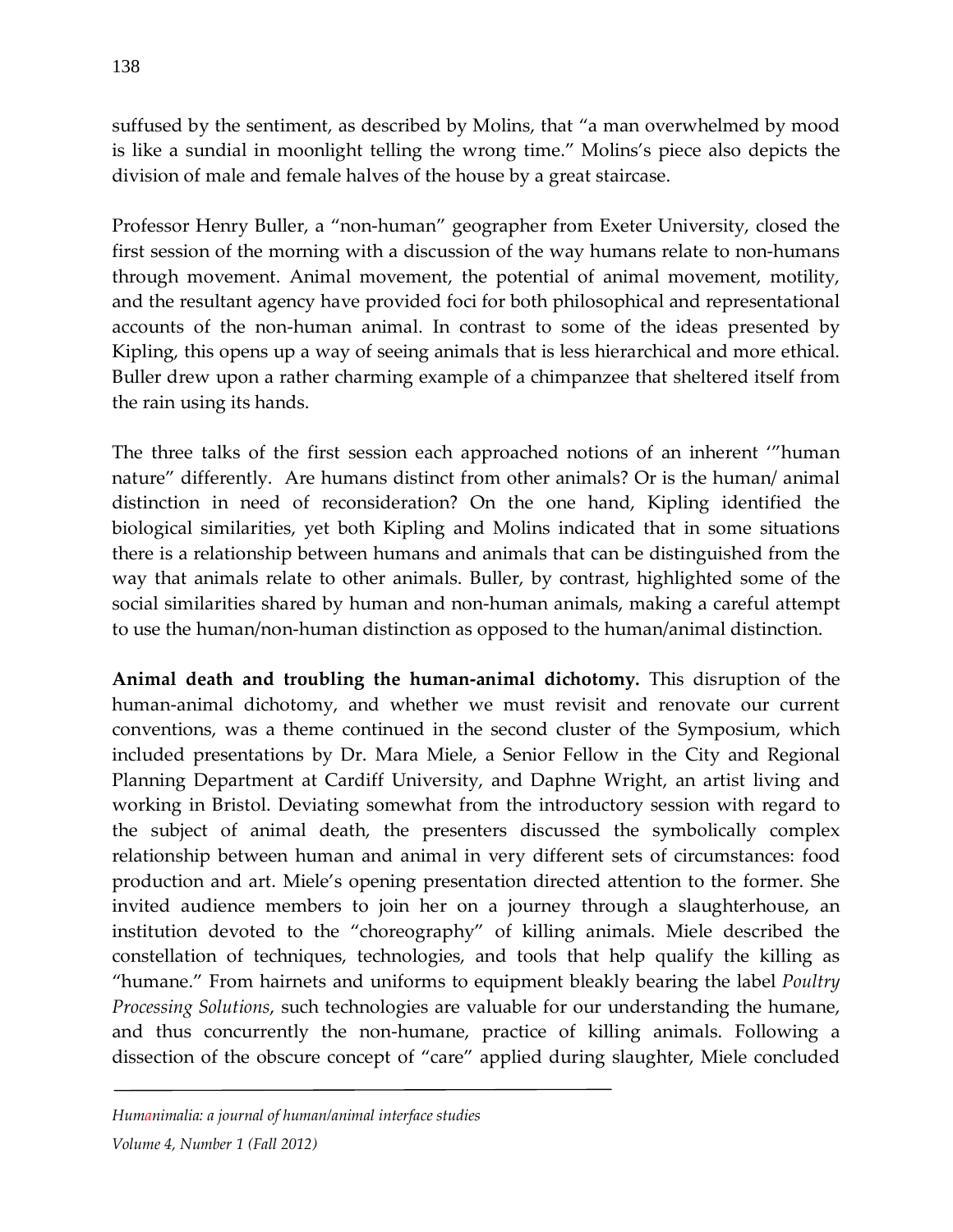that distinguishing animal slaughter as "humane," the end point of which results in bird-dom being reimagined as food-dom, is always fragile and disputed. By inviting the audience into an invisible and often hidden world, Miele helped the audience to think through the suffering of, and human relationships with, certain animals. Through her analysis of the chicken death production line, we see how slaughter is at once an ideological, ethical, cultural, economic, scientific, and technical practice. For Miele perhaps the most significant relationship between the human and animal is the one between food and an acceptable kill.

Artist Daphne Wright continued the theme of animal death by explicating how animal imagery is used in her artistic practice. Stating her own intention to celebrate animals following death, Wright engrossed the audience with a slideshow of her diverse artworks, including Looking for the *Home of the Sickness, Domestic Shrubbery*, and *Where Do Broken Hearts Go*. Wright's animal sculptures were initially inspired by the desire to underscore the difficulty of securing access to animal bodies intended solely for artistic purposes. This was illustrated most profoundly in Wright's story of *Primate*—a cast of a euthanized monkey—which elicited hostility and opposition from scientific professionals. Wright sketched out the strange quality of the "death mask" worn by her sculptures, particularly in *Primate* and also *Stallion*, a full size cast of a dead horse. For Wright, far from creating a more realistic representation of animality, the porcelain death mask, that is, "painting death back into the face," brings the animal, paradoxically, to life, and endows the animal with more human characteristics than it was perhaps afforded whilst alive. In this exploration of the history of still life and the beauty of death, Wright intended to highlight the hinterland between human and nonhuman, and to question whether the human is there or not there. Wright views the death mask as lying somewhere in between, in the other-worldly.

Wright's and Miele's presentations shared similar yet distinct means of thinking through animal death. Whilst Miele discussed animal death in relation to slaughterhouses and "humane" killing, Wright honored animal death by endowing each sculpture, or work, with a death mask. The common ground established involves not only encountering complexity in accessing the animal body, but also raises issues surrounding our (acceptable) treatment of—and interactions with—animals, or rather animals of a specific kind.

**Human-animal relationship(s), hierarchical comprehensions, and what it is to be human.** Beyond animal death, the dislocation of the seemingly rigid human-animal

*Sophie Davies, Gareth Thomas, & Karolina Rucinska— The House of Beasts Symposium*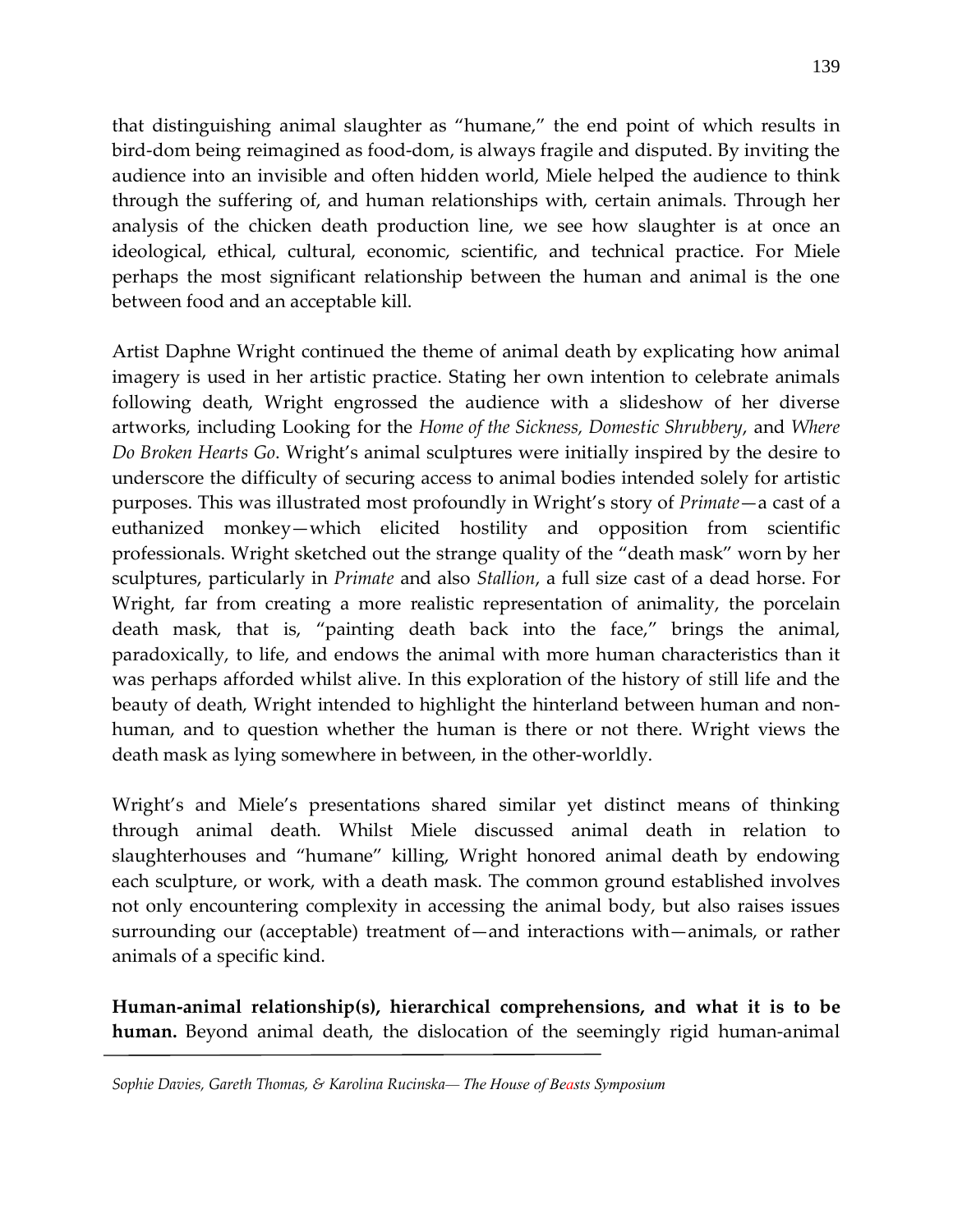dichotomy was further explored in the third cluster, which welcomed Professor Erica Fudge, from the English department at University of Strathclyde, Robert Davies, a photographer and artist based in Worcestershire, and Tessa Farmer, an artist based in London. Each speaker offered perspectives for thinking through the social, cultural, philosophical, historical, and ethical significance of how human and (non-human) animals interact. This byzantine affiliation, bound up in intricate symbolic meaning, and potentially eliciting both fascination and antagonism, was discussed in relation to economic and emotional relationships, how we view the human when examining Other animals, and how animals contribute to human understanding and the *making*, and unmaking, of the world.

Fudge began with an absorbing discussion of cow-hood in the seventeenth century. She outlined two problems associated with contemplating animals of the past: i) animal minds are ultimately inaccessible to humans, and ii) animals in the past do not leave us many records of their lives. Exploring the problems and potentials of attempting to recover animal lives of the past, Fudge chronicled the story of Elizabeth Elsing of Topsfield, a "woman of idle and disorderly life, a milker of other men's beasts, and a hedge-broker." While affirming that we can never penetrate the secret internal stirring of animals, Fudge called for "imagining in historical writing" and hoped to achieve it by beginning to imagine what it might be like to perceive as a cow. Such creative thinking, not fixed by the limitations of human physiology or the observable realities of the world, might also, for Fudge, allow us to tend to our imperfections. Not only may imagining help us understand the past and write fuller histories, it may remind us that we are, essentially, limited beings. Fudge identified the economic and nutritional importance of dairy cows in the 17th century, the value of milk to a family, and how a stranger entering a cow's space, and milking it, would have been a disruptive event. For Fudge, this indicated that one of Elsing's offences may have been her illicit and unsettling approach to the animal. The sociological value of considering cow life was debated later, with a particular focus on the notion of gift exchange—the cow as both giver and gift—, and gendered interpretations of Elsing's offences, particularly the "milking of other men's beasts." Fudge concluded by proposing that the case of Elizabeth Elsing and a distinct engagement with a world the cow occupies can be read not only as social, political, and criminal history, but also of animal history, prompting us to acknowledge the necessity of engaging with other ways of being in the world, both animal and human.

The dialogue surrounding the relationship(s) formulated between the human and the animal was continued by artist Robert Davies. Davies began by discussing his work

## *Humanimalia: a journal of human/animal interface studies*

*Volume 4, Number 1 (Fall 2012)*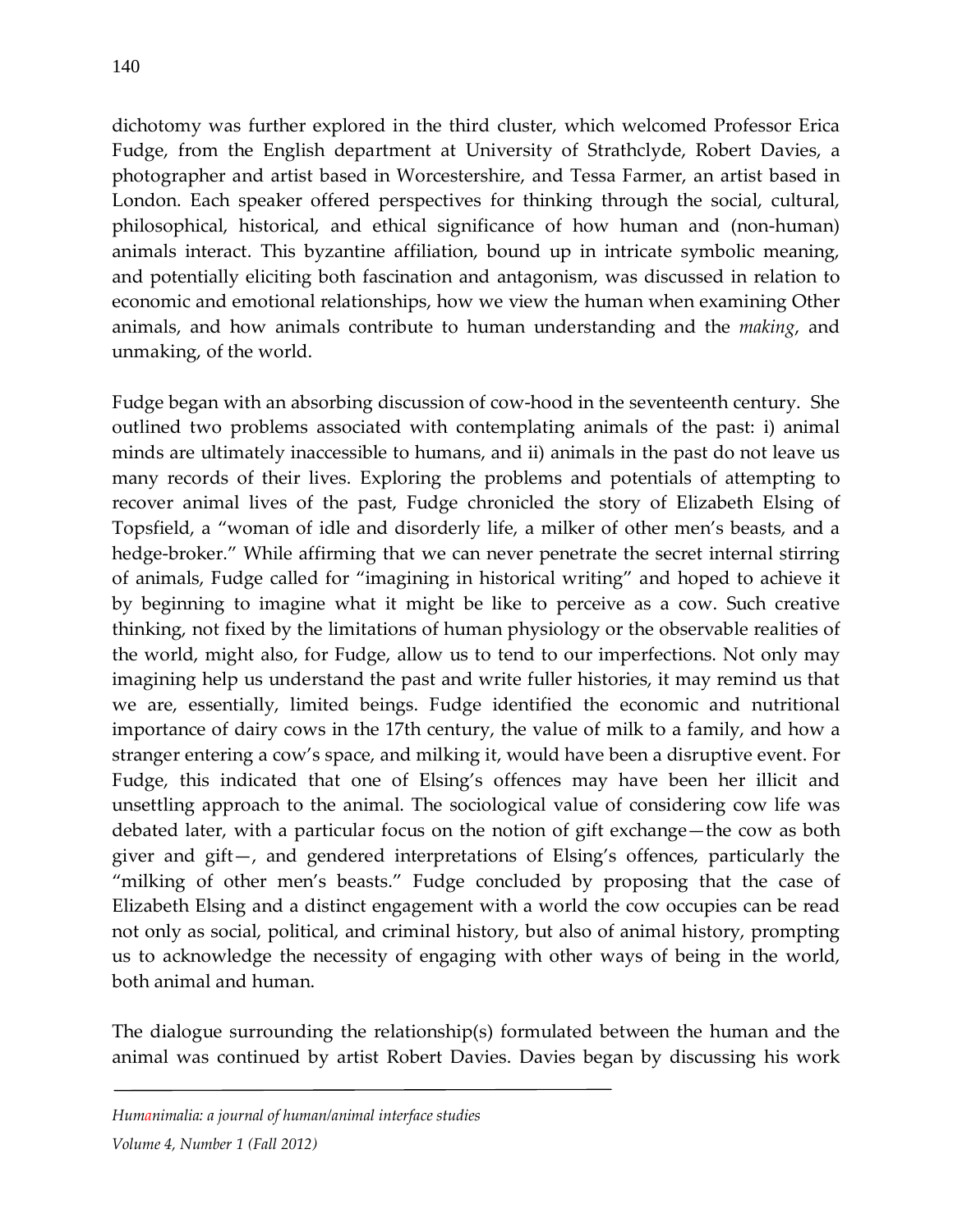entitled *Insects*, for which he collected dead insects in his studio as artistic material. He then introduced the audience to his recent work, Animals, which engages the differences between representing the animals we encounter as food, as pets, and in leisure. Distinguishing two separate groups of animals, racehorses and farm animals, Davies urged the audience to acknowledge the hierarchical distinctions inherent in our understanding. Davies used his exemplary groups to draw contrasts between the famous and invisible animal, animals held in high esteem and animals identified in terms of food production, and animals endowed with human-like traits (such as strength, bravery, spiritedness, intelligence) and animals belonging to the world of the beast (measured by productivity and conversion). His magnificently detailed portraits concentrate on the small fry, that is, the ignored, relegated, and lowly-prized animals.

Throughout his work, Davies strives to re-imagine and restructure our thinking by viewing all animals equally. This is best epitomized in "Buttercup," an imposing drawing that depicts a cow in the very same way horses were represented in earlycentury equestrian portraits. This traditional rendition of animals of a less desirable kind intends to capture and question our disparate responses to different animal types, particularly those used in food production. Playfully referring to himself as the "militant of the slaughterhouse," Davies outlined his main goals for the graphic series, namely to show the majesty of all animals and to make people aware of what they do when they sit at the dinner table. Davies's passionate reinterpretation of the humananimal relationship has broader implications for this inherent, taken-for-granted distinction. The use of names for titling his work, for example, disrupts the relationship by humanizing an entity formerly distinguished as Other. What is more, Davies shows that even by looking at the animal, whether the racehorse or the cow, we look, in chorus, at the human and what the human values.

The themes outlined above, namely how our understanding of the human-animal distinction has been blurred, was explored further by artist Tessa Farmer. Farmer closed the third session with a description of her work with "skeleton fairies": half-human, half-insect creatures. Farmer's art, self-described as "fantastical but grounded in reality," translates myth into nightmare by depicting fairies, perceived popularly as genial and good-natured beings often with supernatural powers, as a dark, mischievous, and threatening species. Farmer's creations inhabit a temporary state somewhere between the beautiful and the uncanny, life and death, human and animal. Farmer walked the audience through the details of her designs, including the process of minimizing the height of the fairies (many are barely 1cm tall), collecting the necessary

*Sophie Davies, Gareth Thomas, & Karolina Rucinska— The House of Beasts Symposium*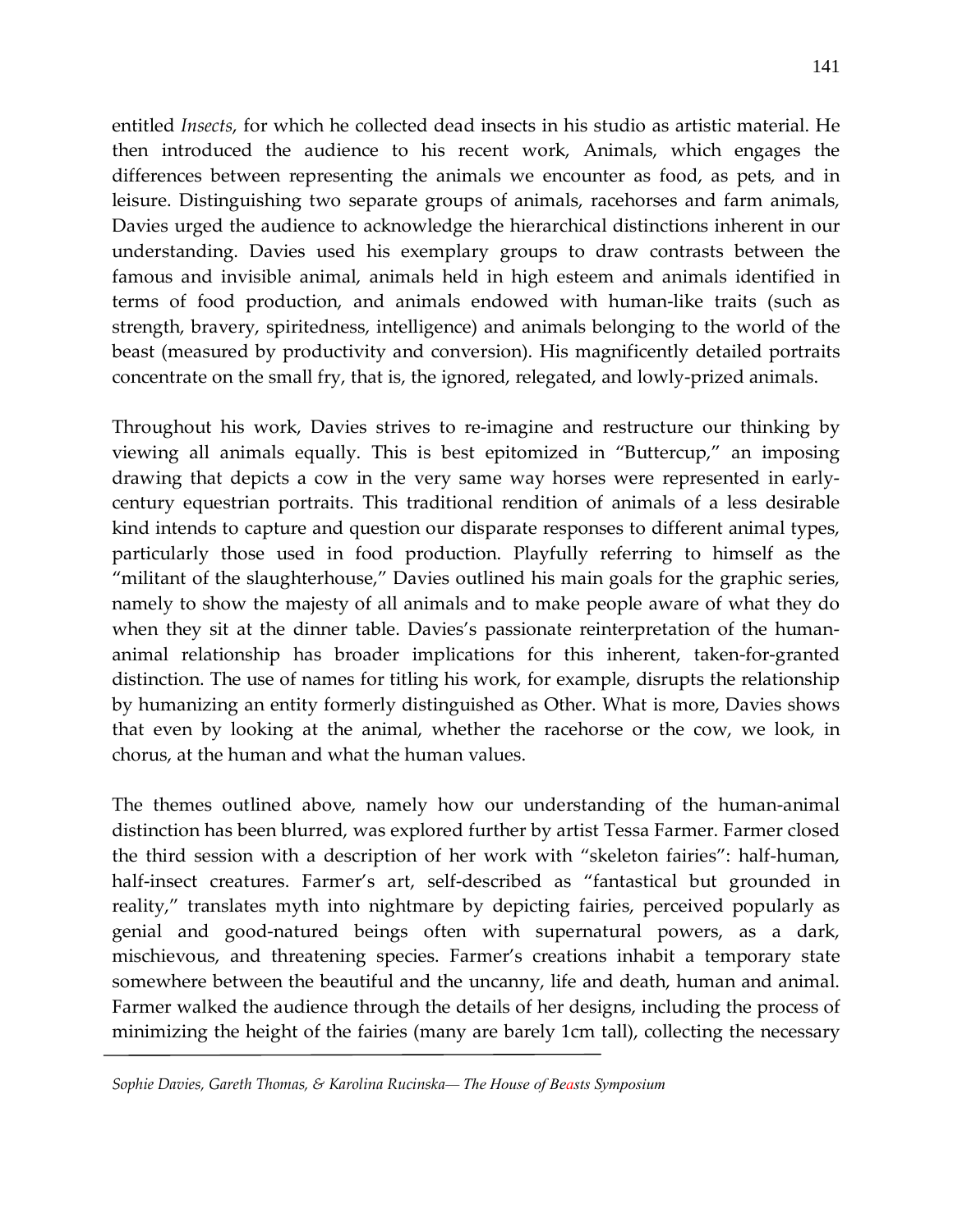insects for artistic material, and how the pieces became more visual and violent as work progressed. Farmer's depictions of, in her words, "the alien" presented images of fairyon-pest, or rather pest-on-pest, chaos and chaotic relations. Farmer followed with a screening of her visual installation "The Den of Inquity," an animation series communicating the stories of these skeleton fairies. Enigmatic and amusing, Farmer's creatures are part of a dark mythology of creatures engaging in torturous practices on other beastly forms, reminding of the cruel realities of life cycles.

Farmer's cryptic creations could be interpreted as allegories of the human race that kills, dominates, and captures the world. "The Den of Inequity," in particular, can represent a tale of human endeavor. Weaving a fantasy drawn from literature, legends and imagination, Farmer's quirky and macabre artwork uncovers the world of competition often overlooked in depictions of the natural world. Such creations, ultimately, portray the powerful supremacy exercised by the human, as tormentors, over the animal.

**Being** *with* **animals as a way of understanding past, present and future.** In the third and last cluster of the symposium Professors Terry Mardsen and Joanna Latimer began to piece together responses to the call for reimagining the complex network of humananimal relationships through examinations of their embodied structures, namely agriculture and dwelling. For both, processes of embodiment (breeding, milking, eating, riding, living with) through ordered economic, social, cultural practices were taken for granted, and then became disembodied.

Professor Terry Mardsen, director of Sustainable Places Research Institute at Cardiff University, spoke of his work tracing animal, place, and people as closely connected, interwoven, and complex systems. These systems, Marsden argued, are of crucial importance in new sustainable agriculture: one that places an animal in it. Marsden listed vulnerabilities and instabilities within the agri-food systems, which have far reaching yet immediate consequences in terms of food security, food scarcity, inherited ecological crises, inequalities between animals as well as between human-animals, etc. Many responses to these problems — for example genetic modification of pigs to reduce phosphorus in manure — are being presented as sustainable, without serious enquiry into the meaning and quality of sustainability. According to Marsden, it is rare nowadays for questions to be raised about the ways in which "greening" is being achieved, which is precisely why it needs to be examined. Marsden offered as a model the Yakutian Cow, which is cherished and praised for what she is, gives to, and cocreates with the Yakutian people. The ensuing discussion raised the problem of what to